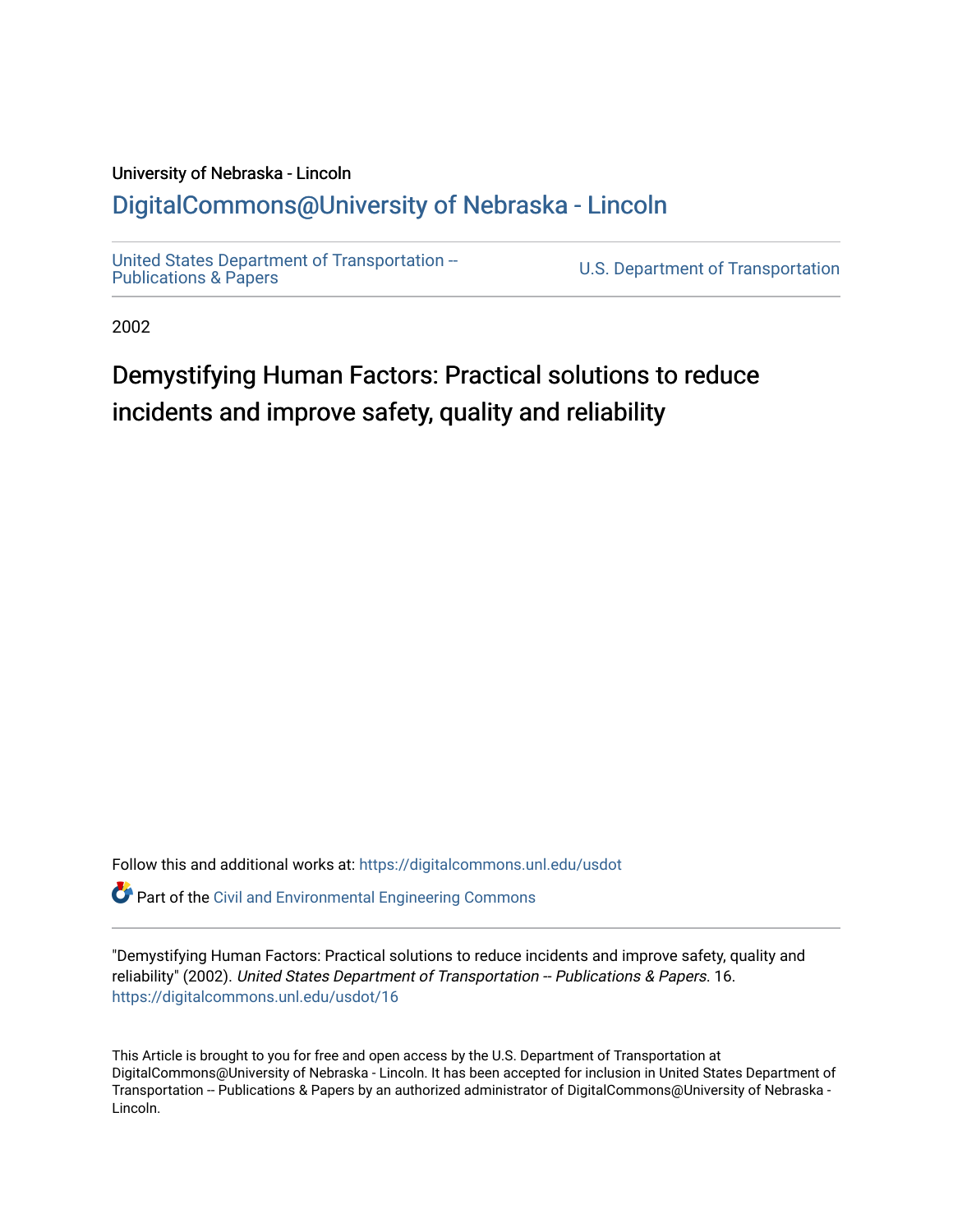# **2 ND INTERNATIONAL WORKSHOP ON HUMAN FACTORS IN OFFSHORE OPERATIONS**



## *Demystifying Human Factors* **Practical solutions to reduce incidents and improve safety, quality and reliability**

## **APRIL 8-10, 2002**

**INTERCONTINENTAL HOTEL, HOUSTON, TEXAS – USA**

**Edited By:**

**Christy Franklyn Rodger D. Holdsworth James Reason Charles Smith John Wreathall**



*Minerals Management Service*

*For additional copies of proceedings, contact:*

### **RRS Engineering**

**2525 South Shore Harbor, Suite # 206 League City, TX - USA 281.334.4220 (phone) 281.334.5809 (fax) http://www.rrseng.com**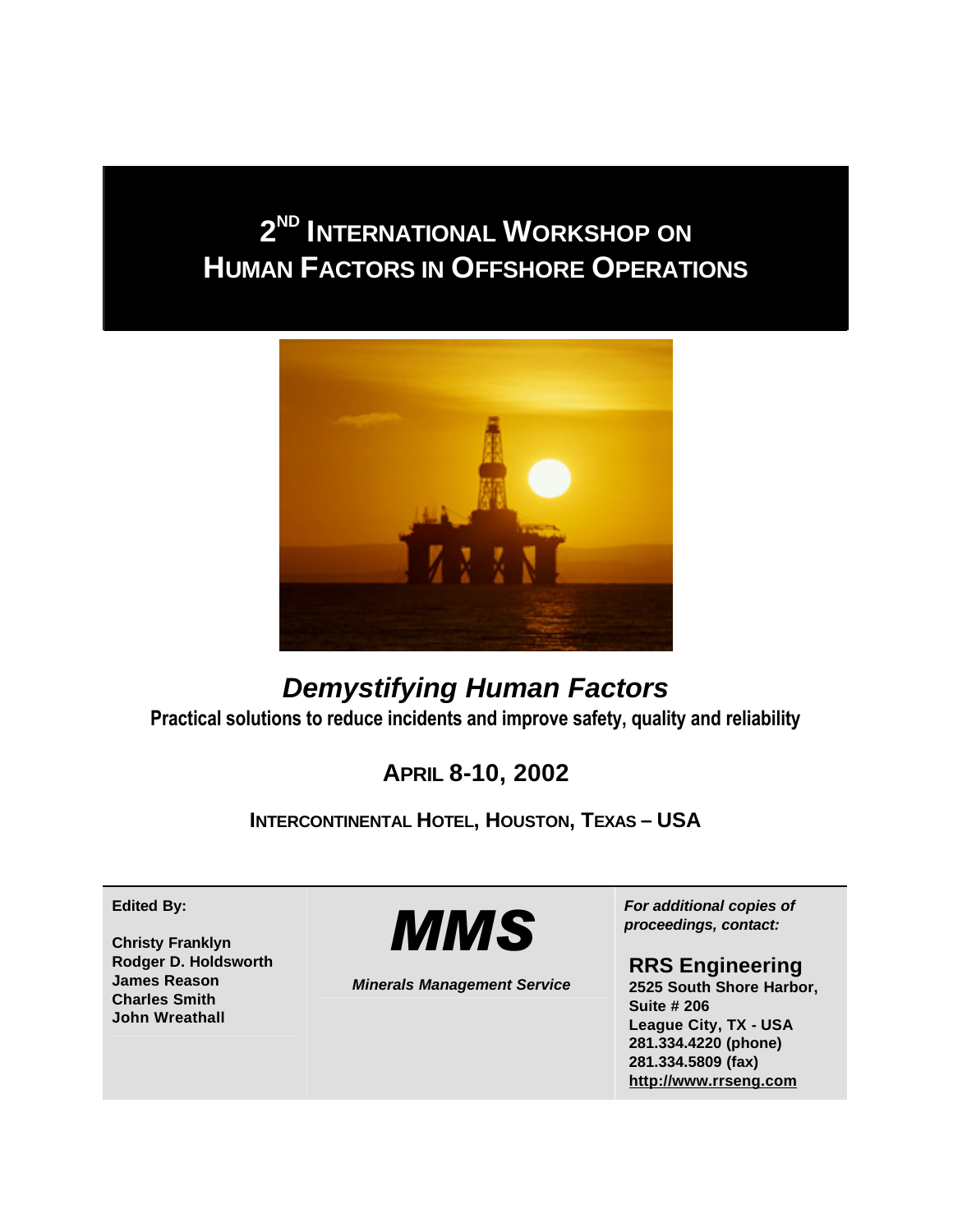## **TABLE OF CONTENTS**

#### **PAGE**

| 1.0 |     |  |  |
|-----|-----|--|--|
| 2.0 |     |  |  |
| 3.0 |     |  |  |
| 4.0 |     |  |  |
| 5.0 |     |  |  |
|     | 5.1 |  |  |
|     | 5.2 |  |  |
|     | 5.3 |  |  |
|     | 5.4 |  |  |
| 6.0 |     |  |  |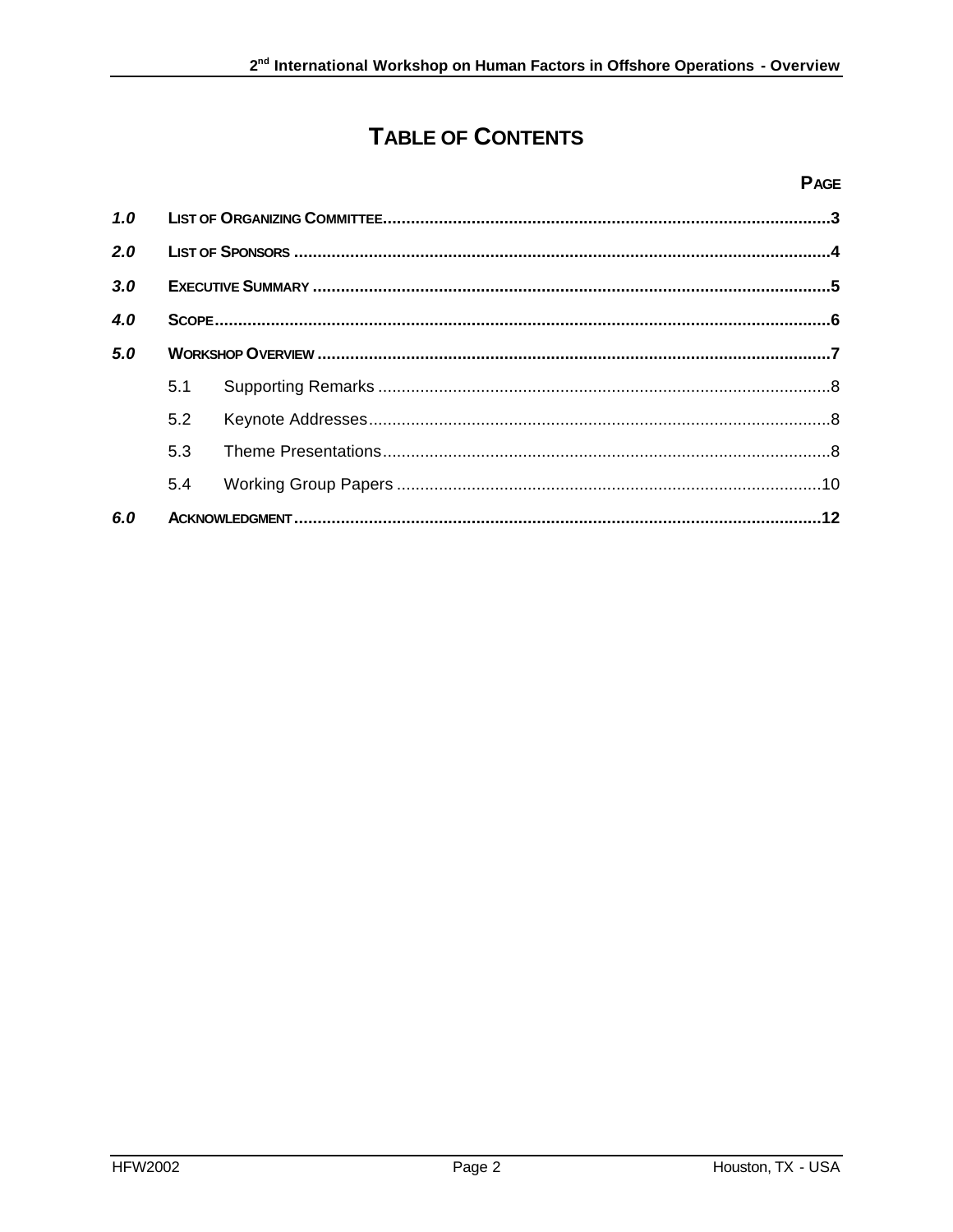### *1.0* **LIST OF ORGANIZING COMMITTEE**

| <b>RRS</b> Engineering                     | <b>Workshop Coordinator</b> |
|--------------------------------------------|-----------------------------|
| University of Manchester                   | <b>Workshop Facilitator</b> |
| John Wreathall & Co.                       | <b>Workshop Facilitator</b> |
| <b>RRS</b> Engineering                     | Workshop Admin./Logistics   |
| U.S. Minerals Management Services          |                             |
| ExxonMobil                                 |                             |
| American Bureau of Shipping                |                             |
| G.E. Miller & Assoc.                       |                             |
| Paragon Engineering                        |                             |
| Shell Exploration & Production Co.         |                             |
| University of Texas                        |                             |
| Health and Safety Executive (UK)           |                             |
| California State Lands Commission          |                             |
| BP America Inc., Upstream Technology Group |                             |
| Halliburton                                |                             |
| <b>Behavioral Science Technology</b>       |                             |
| U.S. Minerals Management Services          |                             |
| Carlow International Incorporated          |                             |
| <b>Paragon Engineering Services</b>        |                             |
|                                            |                             |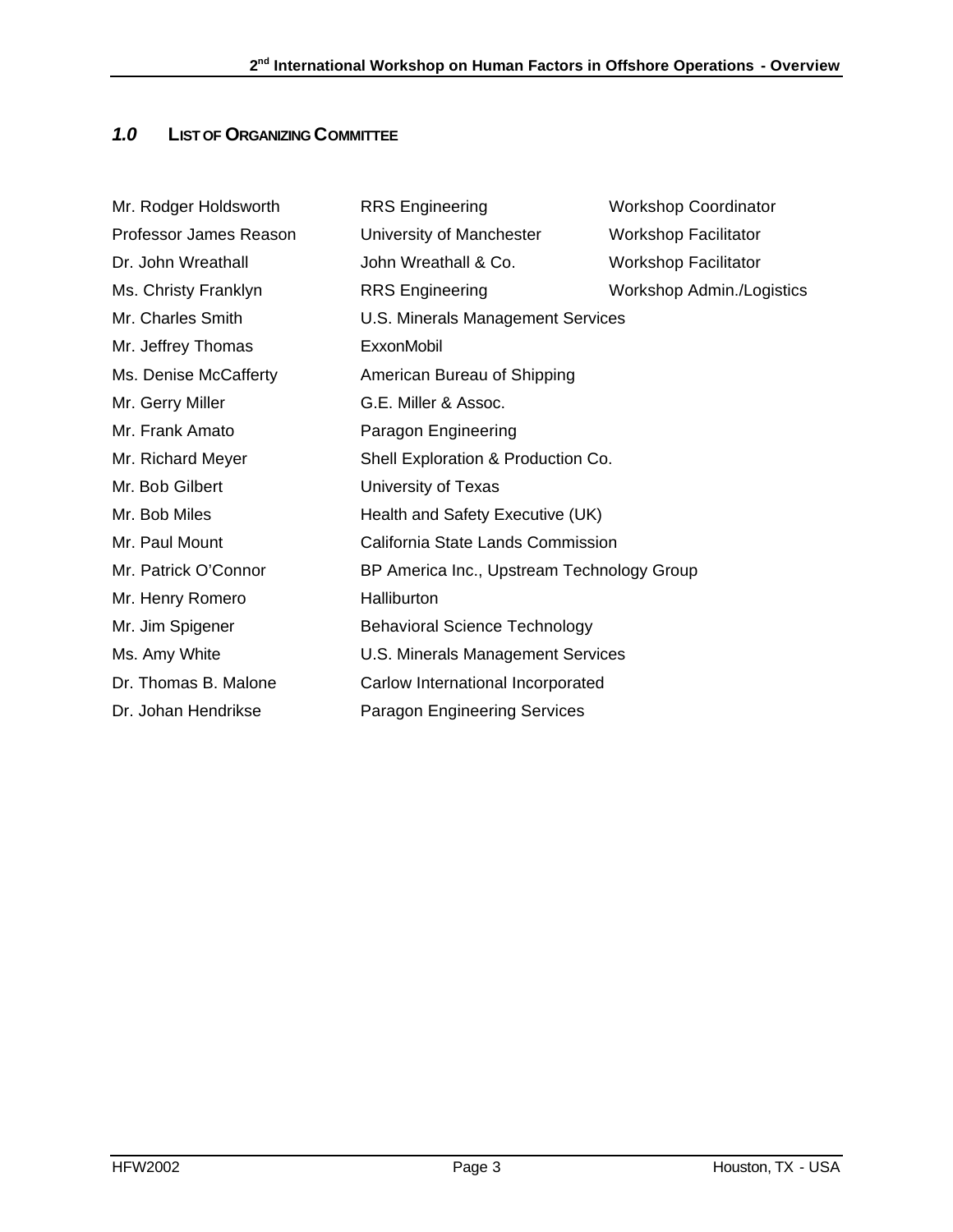#### *2.0* **LIST OF SPONSORS**

ABB Lummus Global Inc.

American Bureau of Shipping

ANP

BP America Inc.

California State Lands Commission

**ChevronTexaco** 

ExxonMobil USA

Go Gulf Magazine

Health and Safety Executive (UK)

Norwegian Petroleum Directorate (NPD)

Offshore Technology Research Center (OTRC)

Paragon Engineering Services

**Petrobras** 

Risk, Reliability and Safety Engineering (RRS)

**Statoil** 

University of Texas

United States Department of Energy

United States Coast Guard

United States Minerals Management Service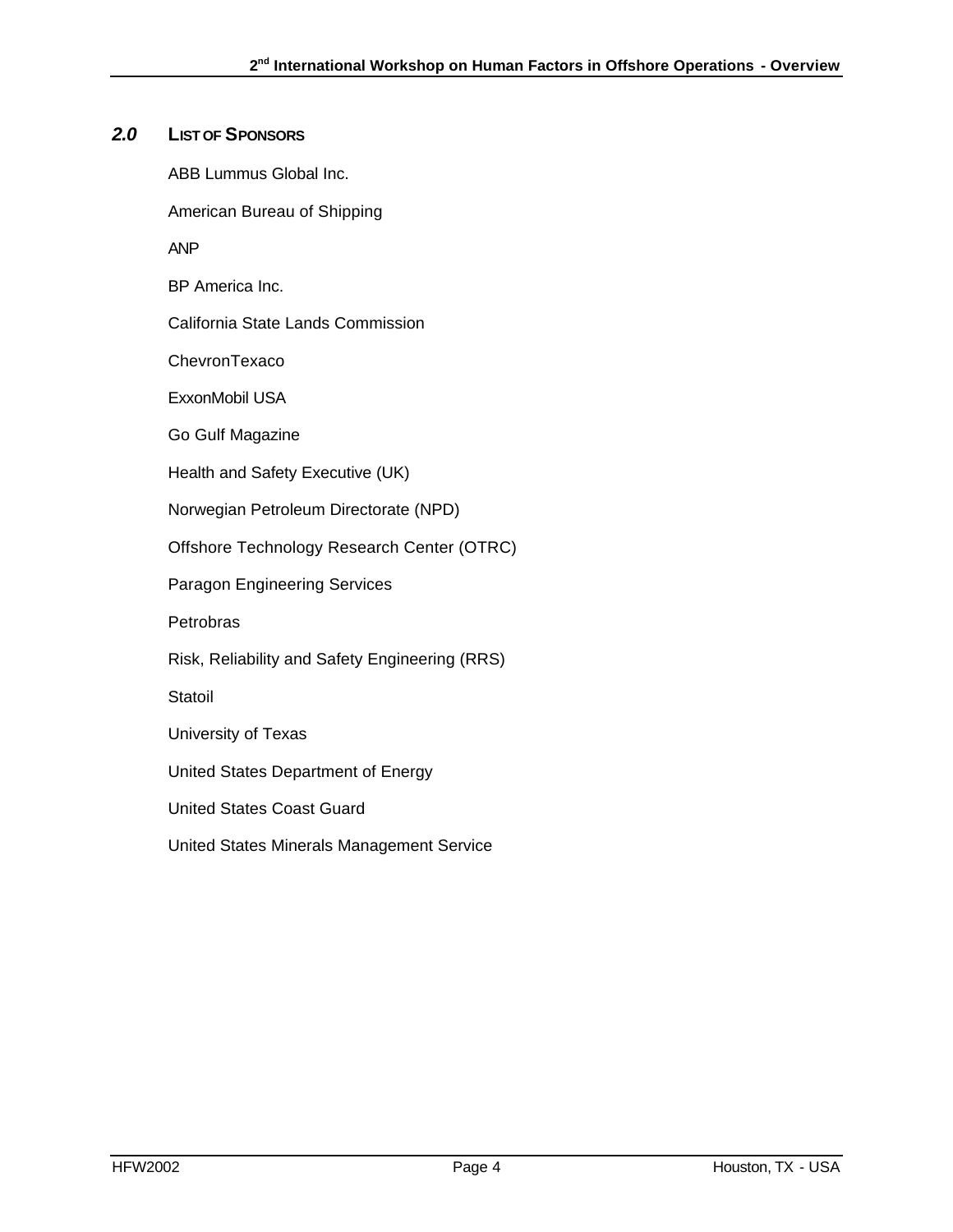#### *3.0* **EXECUTIVE SUMMARY**

Five years have passed since the 1996 International Workshop on Human Factors in Offshore Operations. Over this period, we learned that the level of knowledge of human factors has increased dramatically. We also made significant advances in applying human factors disciplines more effectively within an organization. In order to invest the necessary resources, technical specialists, engineers and corporate leaders need to be confident that the human factors tools they choose to implement will meet the desired goals.

To this end, the 2002 International Workshop on Human Factors in Offshore Operations (HFW2002) brought together six key work groups to help those who wish to develop more effective human factors measures to reduce risk, improve safety and production performance. Each group was successful in developing a set of guidelines, tools and references that are invaluable to those active in the design of new facilities, maintaining the integrity of existing facilities, managing the workforce, conducting incident investigations, developing, implementing and controlling health, safety and environmental (HSE) management systems and managing behavioral processes. The applications and tools discussed by each working group during the course of the workshop documented practical approaches for applying human factors techniques in many areas. These reflect state-of-the-art practices within industry.

The supportive remarks, keynote addresses and theme papers presented by government leaders, representatives from regulatory and certification agencies, and management of several international oil companies clearly demonstrated the importance of applying human factors.

All six (6) working groups enjoyed a balanced number of representatives from industry, government and institutions who pro-actively discussed applications related to each topic of discussion. Exchange of information and points of discussion were based upon state of the art white papers written by working group leaders and co-chairs in attendance and submitted to each participant at the opening of the workshop. From the beginning of deliberations, each white paper was enhanced by the participants to capture the true essence of each topic and clearly established a roadmap for the practical application of human factors in the life cycle of an offshore facility.

The purpose of HFW2002 was to provide practical applications and economical solutions to effectively establish and implement human factors as accepted practice vs. an add-on to existing practice. The workshop was successful in providing tools, references and guidelines to more effectively integrate human factors into six key areas targeted by the workshop to improve safety performance and reduce risk:

- Incident Investigation
- Design of New Systems
- Design of Existing Systems
- Operations / Work Force
- Management System Practices and Policies
- Behavior Processes

It is up to Industry to develop its own specification(s) of acceptable performance with input from peers,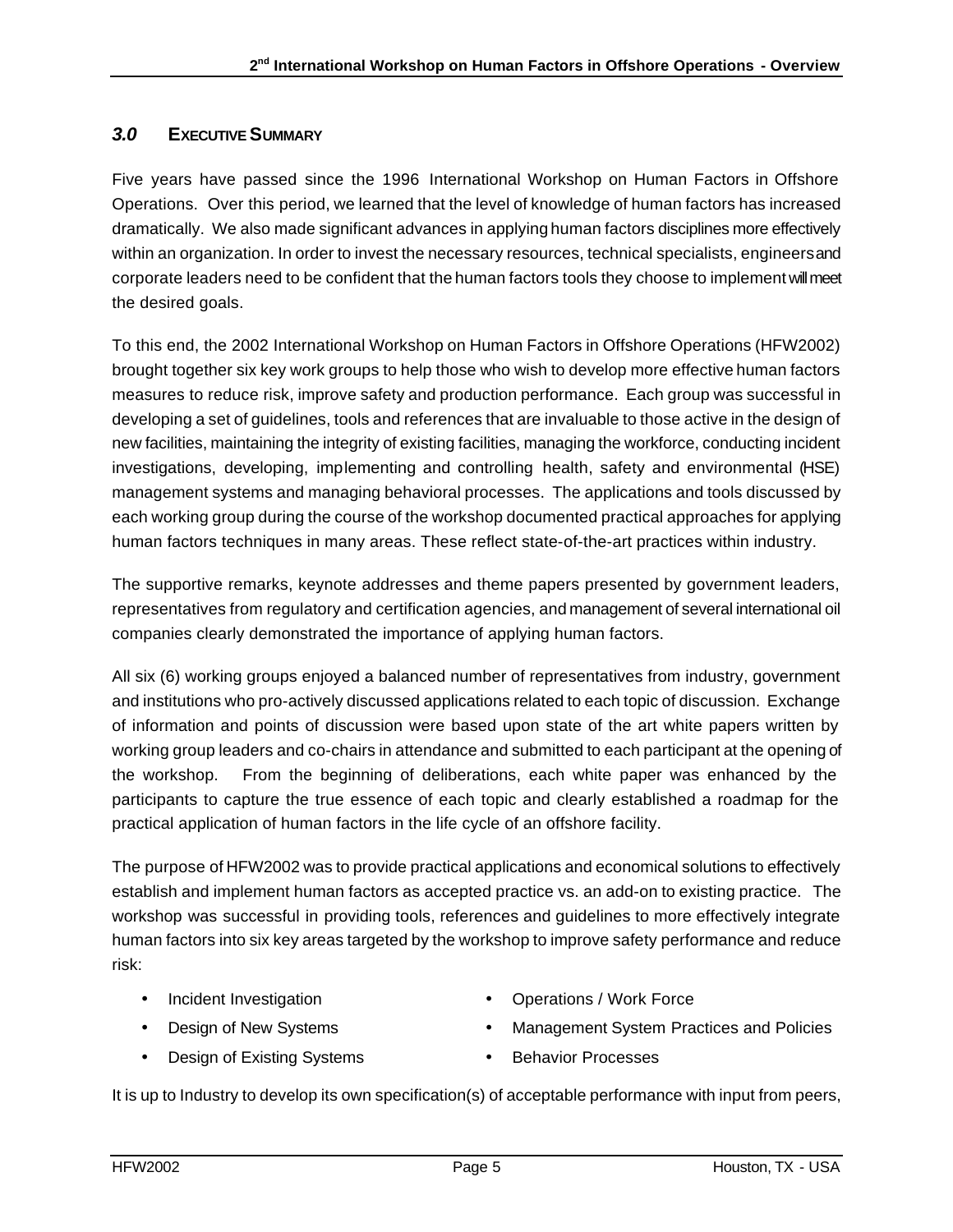regulatory agencies, certification bodies, institutes and specialists to reduce risk and improve safety performance. This workshop brought together representatives of all of these organizations from different corners of the world to work together toward this common goal. The application of integrating human factors can be overwhelming without going through a long learning curve and being exposed to expensive time consuming lessons. With the aid of information developed by the HFW2002 Chairs, Co-Chairs and many participants, organizations have started to acquire the fundamental knowledge needed to integrate human factors in the lifecycle of offshore operations. What is now needed is for these organizations to start, or those that have already started, to continue, to apply the knowledge from the Workshop in their day-to-day design and operations. There is no single war to be won to improve human factors and safety; it is a never ending battle, seeking to continuously improve the safety performance.

At the conclusion of the workshop one key point was clear: ignoring human factors will result in an increase not a decrease in incidents, lower safety performance and increased costs. Human factors are paramount to all aspects of offshore operations and essential in reducing human performancerelated risks.

#### *4.0* **SCOPE**

The scope of HFW2002 included the following:

- Establish awareness of what human factors is
- Identify existing tools for human factors that can be used or developed to prevent incidents
- Integrate principles for human factors into offshore design by assessing quidance and identifying gaps and barriers
- Define the status of the science and technology of human factors in the management of safety, behavior and environmental hazards for offshore operations and facilities
- Provide an international forum, attracting participants from all aspects of human factor disciplines (e.g. corporate leadership, offshore facilities designers, human factors, behavioral science and safety engineers, practitioners, certification body representatives and regulatory leaders)
- Produce a record describing the current practice, science and technology of human factors engineering & ergonomics, process safety and behavioral science and the opportunities and tools for using human factor disciplines in the management of safety, behavior and environmental hazards for offshore operations and facilitiesFurther promote the use of human factor disciplines to personnel and contractors responsible for managing, performing and verifying work activities in offshore facilities design, construction, operation, decommissioning, and maintenance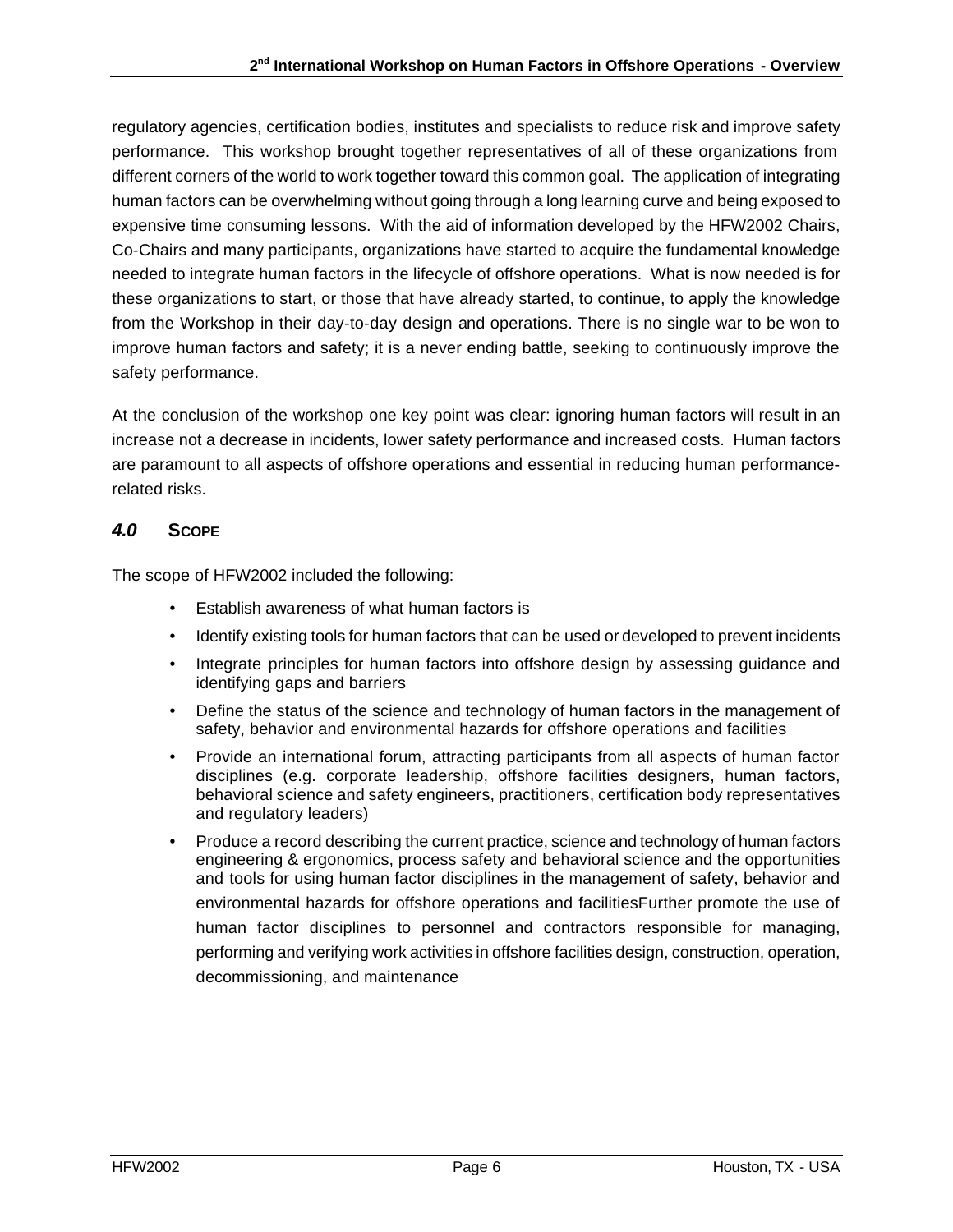#### *5.0* **WORKSHOP OVERVIEW**

The format of HFW2002, like the 1996 Workshop, was a carefully balanced, two and a half (2-1/2) day workshop with presentations on the state of the art of human factors and interactive working group sessions. A total of three (3) Supporting Remark presentations, two (2) Keynote Address presentations and nine (9) Theme Paper presentations were delivered. The manuscripts of these presentations are included in this volume. With respect to the working group sessions, there were six groups established which covered the following areas related to human factors in offshore operations:

- 1. **Incident Investigation Working Group -** *"Improving Incident Investigation through Inclusion of Human factors"*
- 2. **New Facilities Design Working Group -** *"Effectively Including Human Factors in the Design of New Facilities"*
- 3. **Existing Facilities Design Working Group -** *"Application of Human Factors in Reducing Human Error in Existing Offshore Facilities"*
- 4. **Work Force Working Group -** *"Solving Human Factor Issues as Applied to the Work Force"*
- 5. **Management Systems Working Group -** *"Effective Integration of Human Factors into HSE Management Systems"*
- 6. **Behavior Based Process Working Group -** *"Effective Application of Behavioral Based Processes in Offshore Operations"*

Each working group started with the presentation of the group's white paper which identified the needs required to practically apply human factors related to each work group topic. Barriers to the progress of integrating human factors into operations as-well-as guidelines and references were also discussed. The position white papers were given to each participant prior to the working sessions. During the working group period, the participants were encouraged to visit more than one session to maximize their contributions to the practical application of different aspects of human factors. In addition, supporting papers were submitted to some working groups focusing on specific topics of concern.

The atmosphere of the workshop was extremely positive and upbeat. All participants felt that the level of understanding of human factors technology has undergone significant progress since the 1996 workshop. Each participant received a clearer understanding of the tools available to formally integrate human factors throughout the lifecycle of an offshore facility. Participants also learned that more fundamental human factors programs are needed to resolve issues unique to offshore operations and to understand and control human factors related failures. It is up to industry to develop its own specification(s) of acceptable performance with input from peers, regulatory agencies, certification bodies, institutes and specialists to reduce risk and improve safety performance. This workshop brought together representatives of all of these organizations from different corners of the world to work together toward this common goal. The application of integrating human factors can be overwhelming without going through a long learning curve and being exposed to expensive time consuming lessons. With the aid of information developed by the workshop Chairs, Co-Chairs and many participants, organizations have started to acquire the fundamental knowledge needed to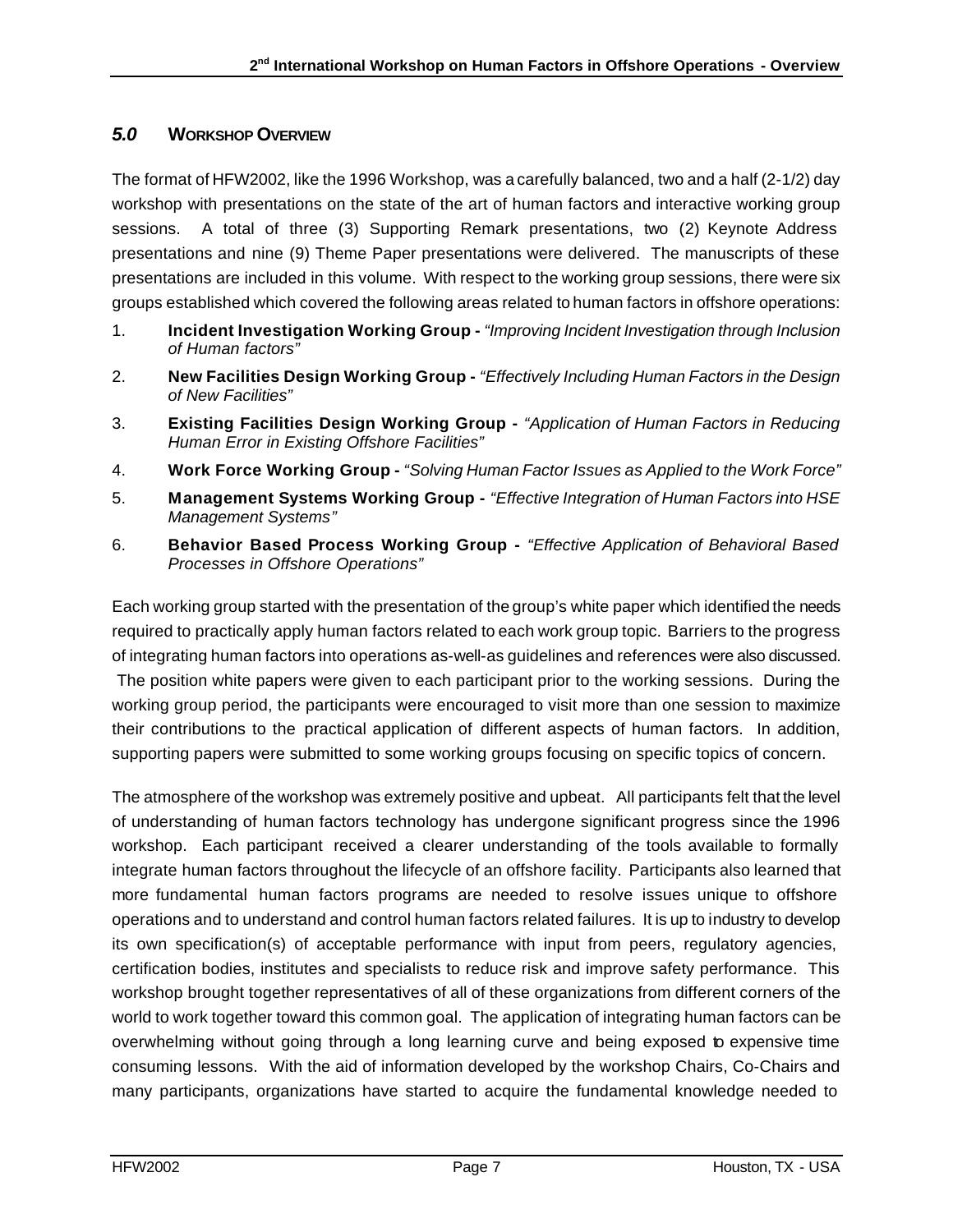integrate human factors in the lifecycle of offshore operations. What is now needed is for these organizations to start, or those that have already started, to continue, to apply the knowledge from the Workshop in their day-to-day design and operations. There is no single war to be won to improve human factors and safety; it is a never ending battle, seeking to continuously improve the safety performance.

At the conclusion of the workshop one key point was clear: ignoring human factors will result in an increase not a decrease in incidents, lower safety performance and increased costs. Human factors are paramount to all aspects of offshore operations and essential in reducing human performance-related risks.

#### **5.1 Supporting Remarks**

Supporting remarks were given by:

| Dr. Chris C. Oynes | Regional Director, Gulf of Mexico Region, U. S. Minerals<br>Management Service (MMS) |
|--------------------|--------------------------------------------------------------------------------------|
|                    | Mr. Ken Arnold Chief Operating Officer, Paragon Companies                            |
| Mr. Tom Theriot    | ExxonMobil Production Company, Manager, Safety, Health and<br>Environment            |

#### **5.2 Keynote Addresses**

The following keynote addresses were given:

*"An overview of what was accomplished in the 1996 workshop and the status today"*

Mr. Mahdi Hasan, Vice President, Shell Exploration and Production

*"Integration of Human Factors into Classification / Certification"*

Mr. James Card, Senior Vice President, American Bureau of Shipping

#### **5.3 Theme Presentations**

The following theme presentations were given:

*"Overview of the P-36 Incident"*

Mr. Carlos Tadeu Da Costa Frage, E&P Structural & Naval Technology Manager Petrobras Exploration & Production

Mr. Jose Barusco Filho, E&P Structural & Naval Technology Manager Petrobras Exploration & Production

*"Return on investment in Use of Human Factors in Offshore Systems"*

Mr. Harrie J. T. Rensink, R.e., Eur Erg., Group Advisor Human Factors Engineering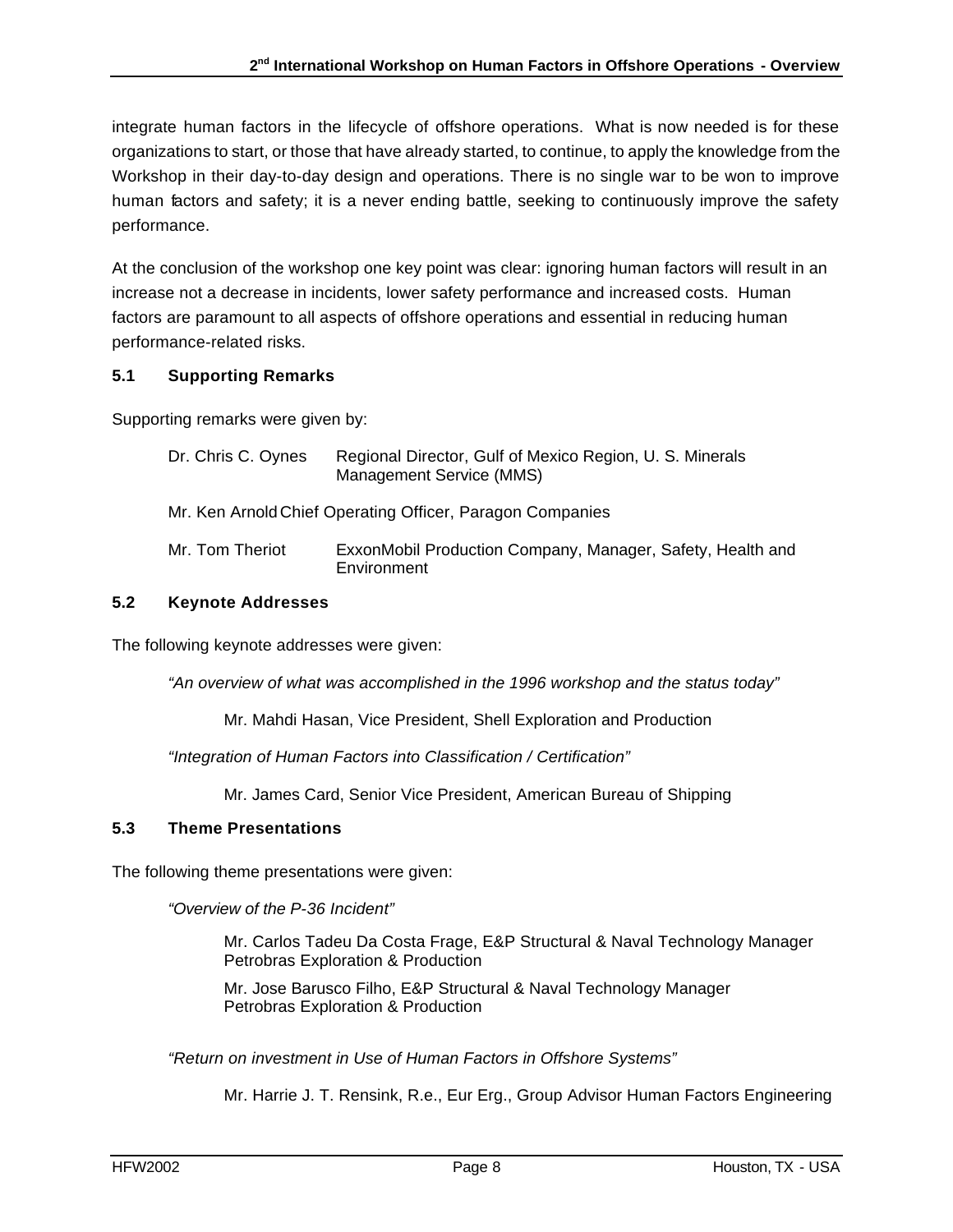Shell International Health Services

*"Analysis of Human Factors Related Accidents and Near Misses"*

Prof. James Reason, University of Manchester

*"An Integrated Approach to Behavioral Based Safety"*

Mr. Jim Spigener, Vice President, BST

*"New Method for Integrating Human Factors into the Design of Offshore Command and Control Systems"*

Mr. Adam Balfour, Managing Director, Human Factor Solutions

 *"Capitalizing on Behavior Based Safety to Address Human Resource Development Needs"*

Mr. Ron Newton, President, Peak Incorporated

*"Incidents and Near Misses"*

Rear Admiral John Lang, Chief Inspector of Marine Accidents, Marine Accident Investigation Branch U. K., Dept. for Transport, Local Government and the Regions

*"Working Offshore: Its Effects and their Management"*

Mr. Mark Shrimpton, Community Resource Services Limited, Socio-Economic **Consultants** 

*"Accident Investigation Trends – A Safety Management Perspective"*

Mr. Frank Pausina, Senior Accident Investigation Coordinator, MMS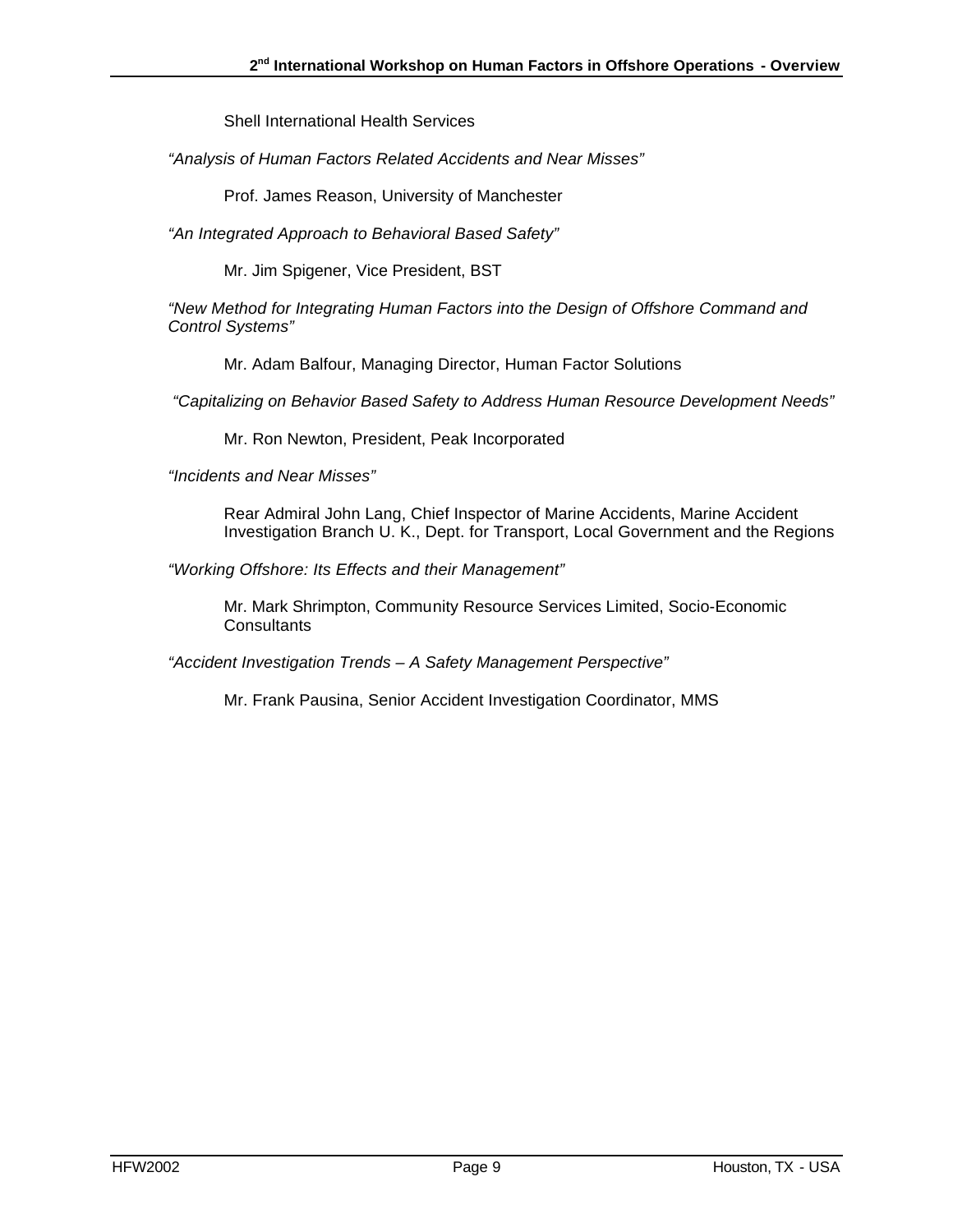#### **5.4 Working Group Papers**

There were six working groups, topics, chairs and co-chairs are identified below:

**1 Incident Investigation Working Group -** *"Improving Incident Investigation through Inclusion of Human factors"*

Group Leader Anita Rothblum – U. S. Coast Guard, USA

- Co-Chairs: Captain David Wheal and Stuart Withington, UK Marine Accident Investigation Branch, USA William Boehm, Stolt-Nielsen Transportation Group, USA Marc Chaderjian, California State Lands Commission, USA Scott A. Shappell, FAA Civil Aeromedical Institute, USA Douglas A. Wiegmann, University of Illinois at Urbana-Champaign, USA
- **2 New Facilities Design Working Group -** *"Effectively Including Human Factors in the Design of New Facilities"*

Group Leader: Johan Hendrikse – Paragon Engineering, USA

- Co-Chairs: Rick Meyer, Shell, USA Gerry Miller, G.E. Miller & Associates, USA Ben Poblete, Lloyds Register, USA Kevin McSweeney, American Bureau of Shipping, USA George Conner, ChevronTexaco, USA Paul Atkinson, ExxonMobil, USA Pat O'Connor, BP America Inc., USA Hilde Heber, Norwegian Petroleum Directorate, Norway Eileen B. Hoff, Paragon Engineering, USA
- **3 Existing Facilities Design Working Group -** *"Application of Human Factors in Reducing Human Error in Existing Offshore Facilities"*

Group Leader: Jeffrey Thomas, ExxonMobil, USA Co-Chairs: Clifford C. Baker, American Bureau of Shipping, USA Thomas Malone, Carlow International Incorporated, USA John T. Malone, Carlow Associates, USA Ivan C.L. Rezende, Petrobras, Brazil Christina L. Hard, BP America Inc., USA Sally Carvana, BOMEL Limited, UK Mark Witten, ChevronTexaco, USA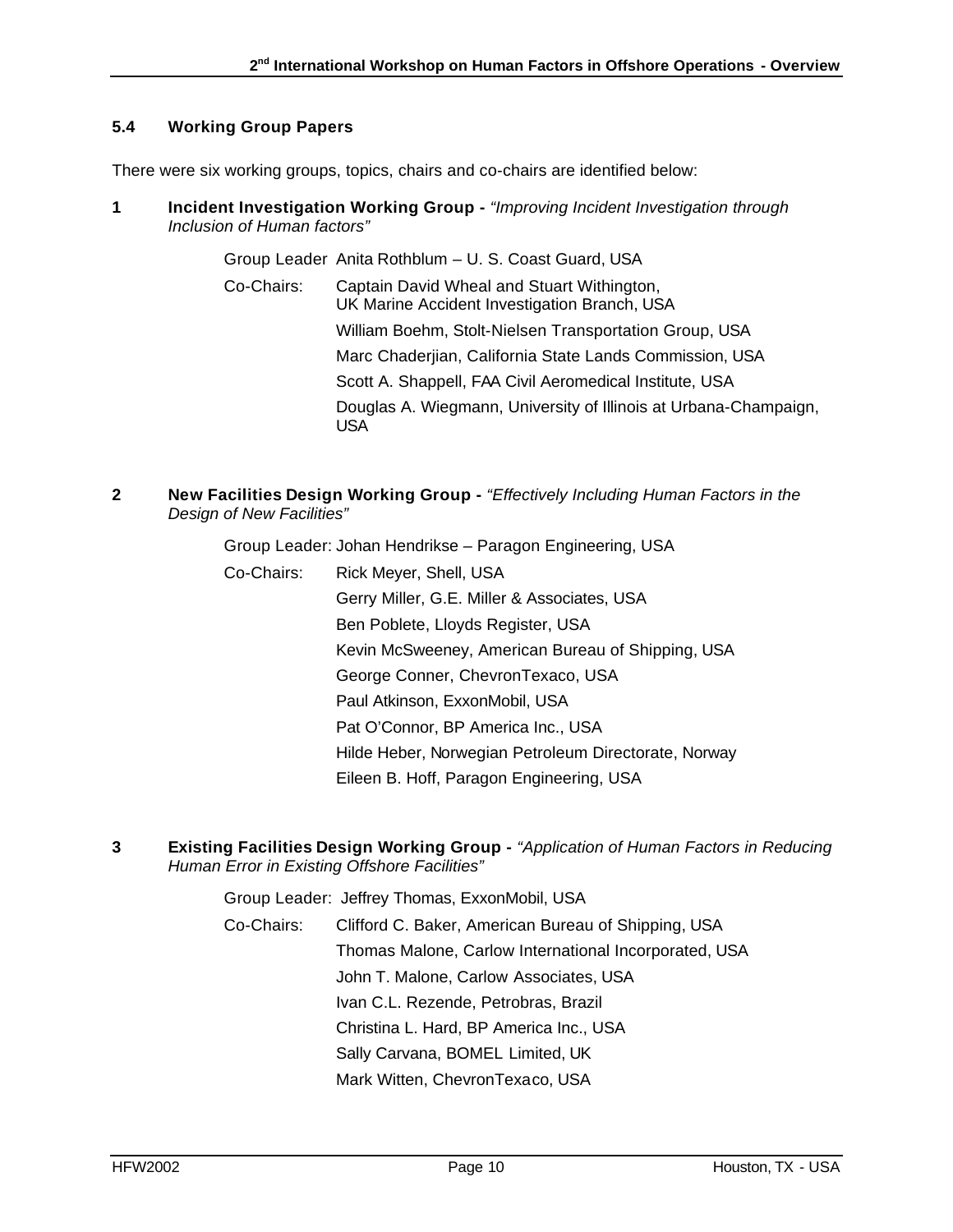#### **4 Work Force Working Group -** *"Solving Human Factor Issues as Applied to the Work Force"*

Group Leader: Bob Miles – Health and Safety Executive, UK

Co-Chairs: Dennis Atwood, ExxonMobil, USA

Amy White, Minerals Management Service, USA

**5 Management Systems Working Group -** *"Effective Integration of Human Factors into HSE Management Systems"*

Group Leader: Denise McCafferty – American Bureau of Shipping, USA

Co-Chairs: Rodger Holdsworth, RRS Engineering, USA Kevin P. McSweeney and Clifford C. Baker, American Bureau of Shipping, USA

**6 Behavior Based Process Working Group -** *"Effective Application of Behavioral Based Processes in Offshore Operations"*

| Group Leader: Jim Spigener - Behavioral Science Technology, USA |                                                 |  |  |  |
|-----------------------------------------------------------------|-------------------------------------------------|--|--|--|
|                                                                 | Frank Amato, Paragon Engineering Services, USA  |  |  |  |
| Co-Chairs:                                                      | Gillis Gaupreaux, Shell, USA                    |  |  |  |
|                                                                 | Brian N. Craig, PhD, CPE, Lamar University, USA |  |  |  |